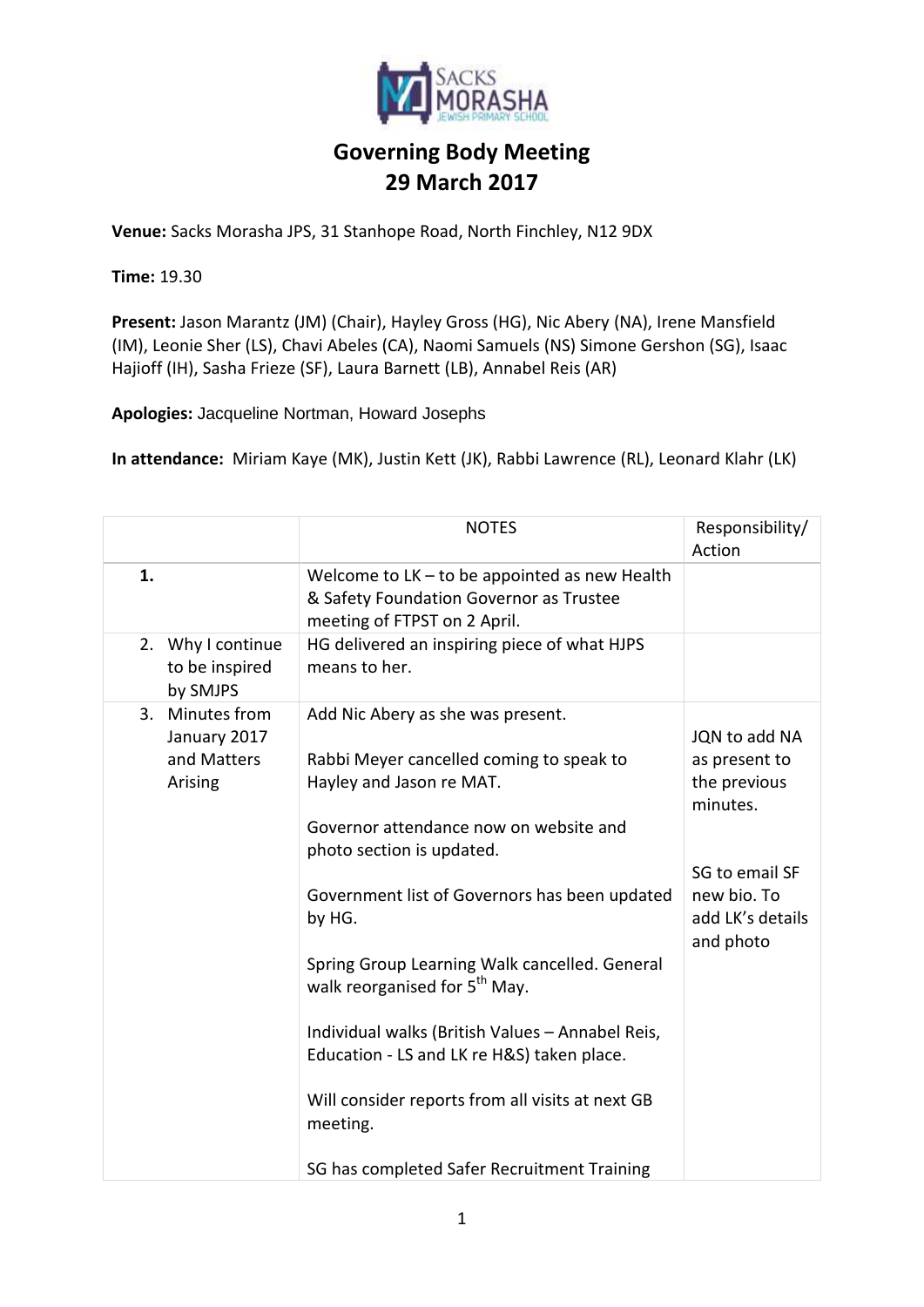

|                                           | (as chair of staffing) JM has also completed it.<br>HG added Sports Premium information onto<br>website. IH to conduct a visit to look at how<br>sports premium is spent.<br>HG met Welfare Officer and has sent draft<br>attendance policy to welfare officer who is<br>reviewing it and will then be sent to governors<br>for information. Once approved the new policy<br>will be sent to all parents in Summer term to<br>make it clear all holidays in term time will be<br>fined.<br>IH suggested parents are informed that Welfare<br>Officer visited to check attendance so that it is<br>understood that attendance is considered in a<br>wider context.                                                                                                                                                                                                                                       | JQN to send<br>training link for<br>safer<br>recruitment to<br><b>SF</b><br>HG to send<br>final<br>Attendance<br>Policy to<br>Governors and<br>then to parents<br>and inform the<br>of Welfare<br>Officer's Visit. |
|-------------------------------------------|---------------------------------------------------------------------------------------------------------------------------------------------------------------------------------------------------------------------------------------------------------------------------------------------------------------------------------------------------------------------------------------------------------------------------------------------------------------------------------------------------------------------------------------------------------------------------------------------------------------------------------------------------------------------------------------------------------------------------------------------------------------------------------------------------------------------------------------------------------------------------------------------------------|--------------------------------------------------------------------------------------------------------------------------------------------------------------------------------------------------------------------|
| Headteacher's<br>4.<br>Report and<br>Data | One child leaving from Yr 1, as recently joined<br>but had place from original first choice school<br>nearer their home. Have waiting list to fill<br>places.<br>5 Year 6 children still have no Jewish school. JM<br>noted and thanked staff (SLT and class teacher)<br>for supportive environment and counselling of<br>children through this difficult time.<br>SF noted that 2 chol teachers were assessed as<br>'Requires improvement/good' $-$ what plan is in<br>place to improve this? They are the least<br>experienced staff and they're being trained,<br>supported and mentored. She thinks they<br>should reach Good this year.<br>Innate Mental Health Conference - HG and JK<br>went. They teach coping mechanisms. SF asked<br>to check mental health training conferences if<br>they have the appropriate<br>qualifications/medical.<br>HG confirmed she is involved with PAJES mental |                                                                                                                                                                                                                    |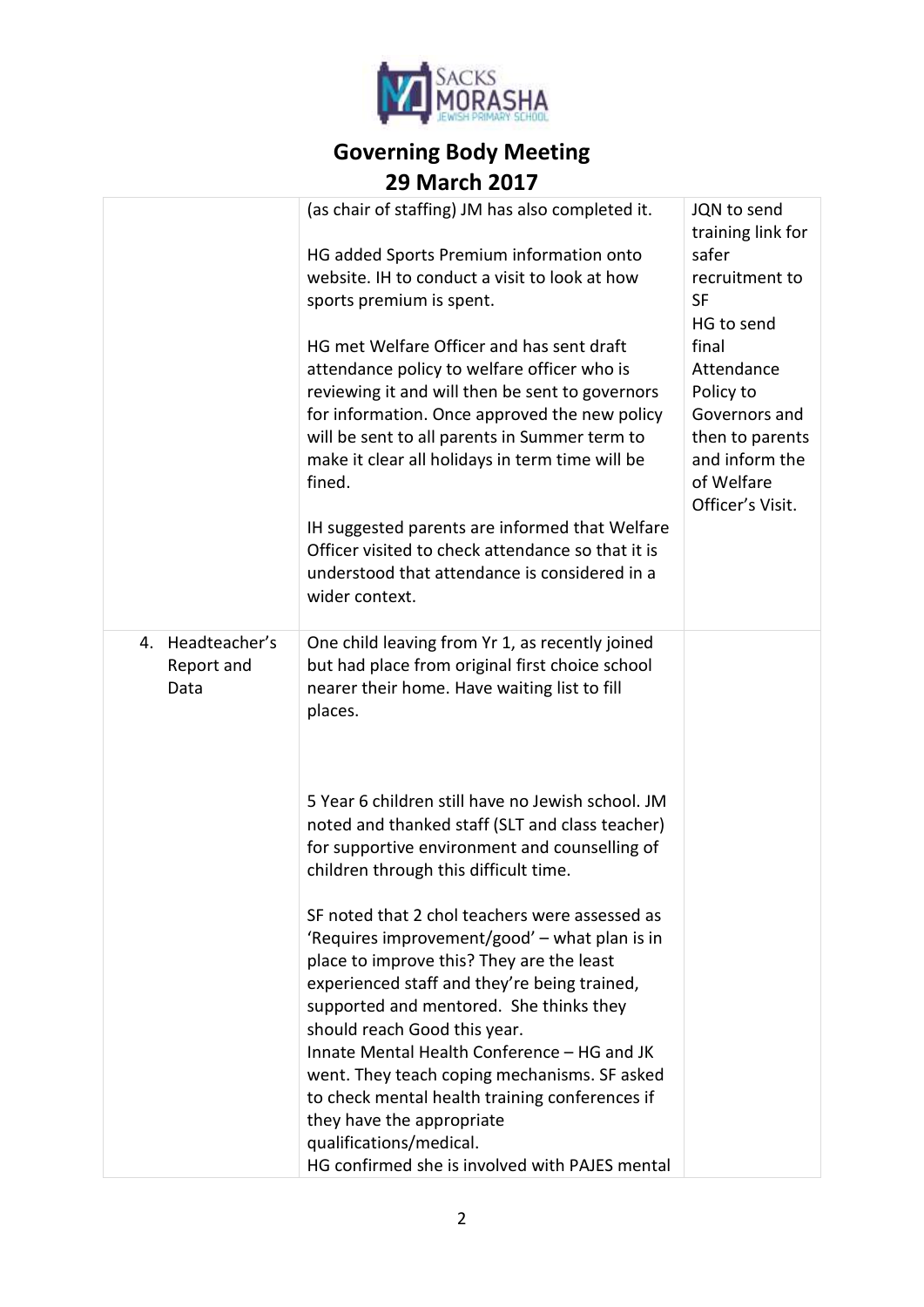

health and wellbeing working party – to work with Place to Be. SMJPS has no counsellor and is improving its approach. NA noted EYFS and NQT clusters at PAJES will assist teachers with these issues. JM asked re Pupil Premium – and wanted to know what is being done ttoelp these children make progress. Small group teaching was undertaken yet staff considering a change to 1-1 teaching as possibly more effective. Sorts premium – boys have had training at Wingate football club and girls will have next year Wingate for football training and coach has been inspirational. At half term girls will go to Wingate instead. Very expensive, so issue re cost – want to expand this to yrs 3 and 4 too, so they can have the chance to play football. IH asked whether PTA could fund this. HG to ask PTA to fund Wingate.

NA – Walking to School – Bikeability. It was asked whether the school could promote walking to school, parking & walking or cycling to school. Look at Park & Stride week. HG to look into this. SG noted many parents drop off at 8:15 to go to work and this is not feasible for them. JM noted CST need to be consulted.

DATA – IH asked if this is better, worse or same progress as last year? MK - different cohort so, for example, 2 children in Yr 2 will notreach combined expected standard in SATs. IH – seem to be high percentage not progressing as expected – 41% yr 2 for writing and 24% maths. MK – progress from Sept looks good. Barnet looks at progress from reception to end of Yr 2. Class in Yr 2 had issues last year and so now

HG to ask PTA to fund Wingate.

explained fully in the SEF.

closing the gap and improving. JM – this story must be clear as OFSTED is imminent and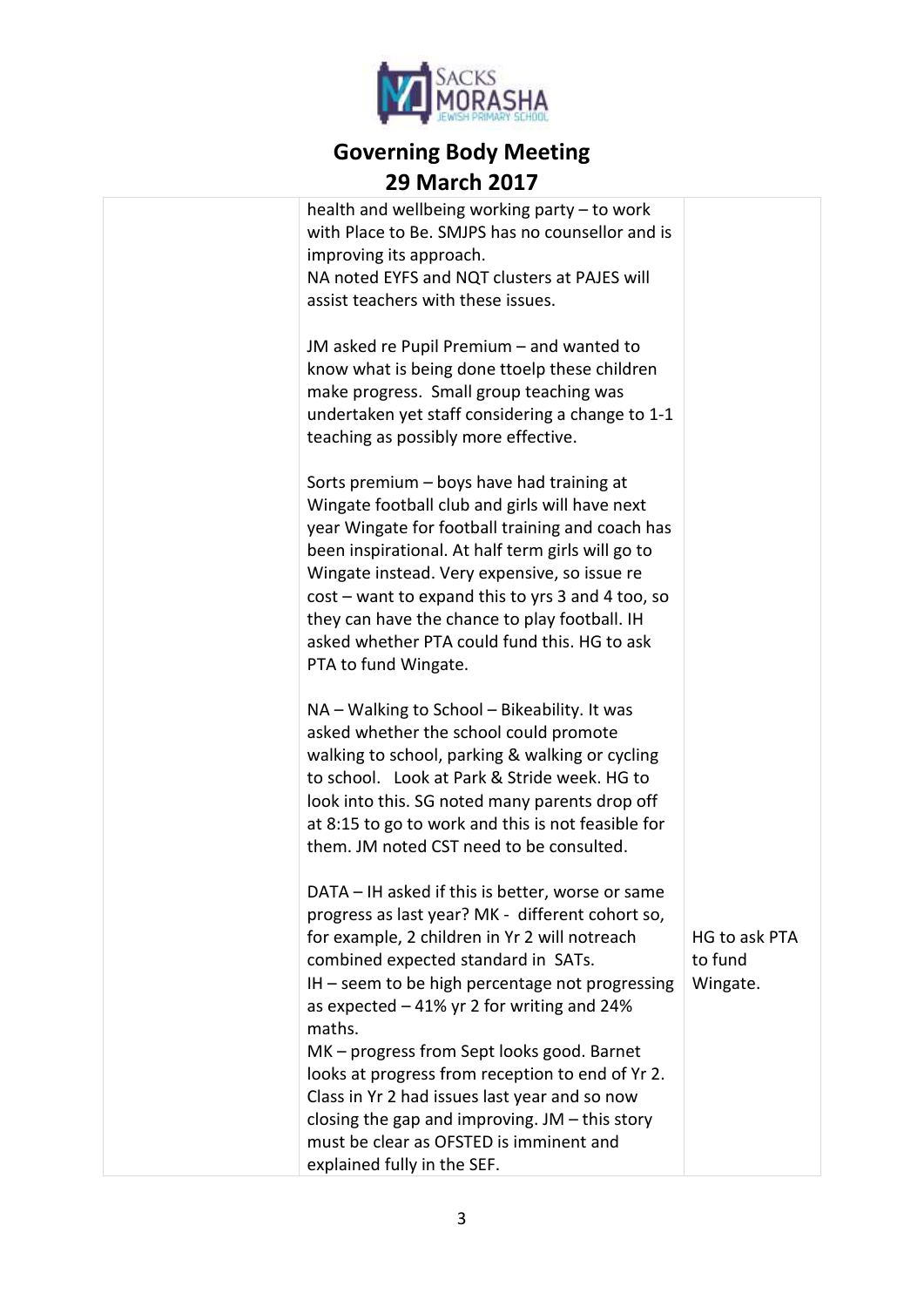

|                           | MK raised the issue of children not attending<br>before school intervention sessions, especially<br>children on the Bus. AR said that if parents have<br>a child in a pre-school club then they need to<br>make that choice to not use the bus that day.<br>LS noted some summer born (esp boys) struggle<br>with writing at this age - maturity and motor<br>skills can take longer to catch up and asked how<br>many children below par level at summer born.<br>MK responded that may be the case but they<br>are still expected to reach the government<br>levels. |                                                             |
|---------------------------|------------------------------------------------------------------------------------------------------------------------------------------------------------------------------------------------------------------------------------------------------------------------------------------------------------------------------------------------------------------------------------------------------------------------------------------------------------------------------------------------------------------------------------------------------------------------|-------------------------------------------------------------|
| 5. SEF                    | Update sent by HG.<br>IM - noted that baseline of children was low on<br>joining reception. HG baselines children using<br>NFER.<br>Next update due June/July. JM suggested that<br>governors are assigned sections of the SEF to<br>review prior to summer GB meeting and<br>question HG on that area. Action<br>JM noted format is concise and clear.<br>AR noted Dunstan Road opening nursery and<br>possible admissions issue - CA noted<br>applications were at the highest levels this year<br>and so she is not overly concerned.                               | JM to assign<br>members of<br>the GB to parts<br>of the SEF |
| Budget 2017 -<br>6.<br>18 | IH talked through the Delegated Budget, but<br>also discussed the FJPST budget .Also the<br>building is not included in the delegated<br>budget as it is owned and managed by FJPST<br>(school occupies under licence).<br>It is proposed that the overhead recharge from<br>Trust covers 30% not 35% this year as it is<br>assumed gift aid will stop at some point, as<br>some schools have had it stopped. Therefore                                                                                                                                                |                                                             |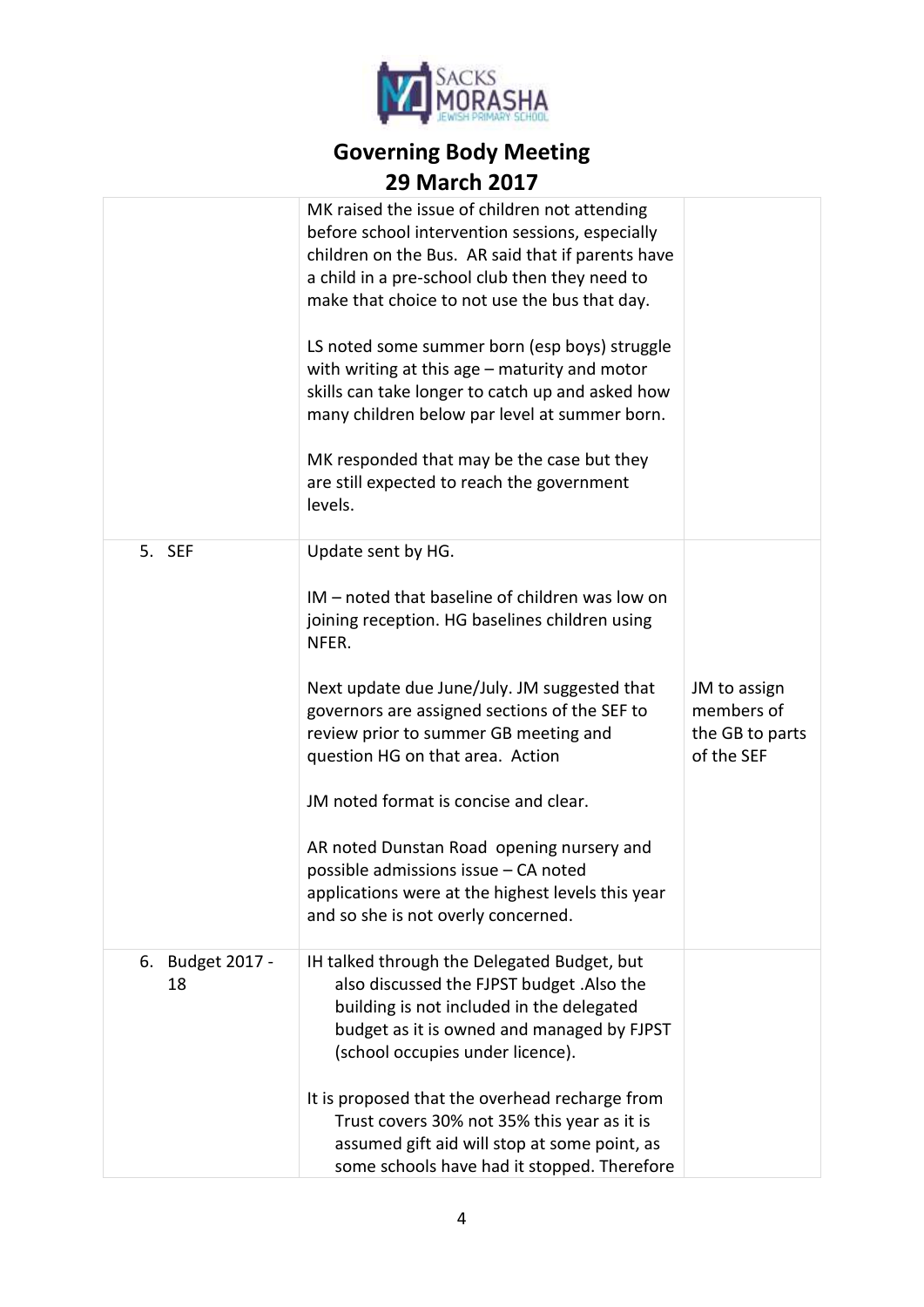

|                 | FJPST budget has been produced without VC<br>gift aid. Also the default rate has risen on<br>VCs to 30%. Also budgeting smaller<br>fundraising event this year.<br>School budget has small deficit but this is<br>covered by a retained surplus (£80k).<br>There has also been a 1% cost rise. In reading<br>the drop in income is the grant from the<br>Trust to cover overheads.<br>LK asked about drop in agency supply staff $-$ is it<br>practical? HG said they now have a floating                       |  |
|-----------------|-----------------------------------------------------------------------------------------------------------------------------------------------------------------------------------------------------------------------------------------------------------------------------------------------------------------------------------------------------------------------------------------------------------------------------------------------------------------------------------------------------------------|--|
|                 | member of staff so can cover it.<br>$IH$ – There is a risk if expenditure and income<br>remain the same, we will need to find<br>alternative solutions. The current estimate of<br>funding drop for school from the proposed<br>government changes is £30k. We may need to<br>consider cost cutting opportunities. We may<br>also want to budget for several years to assist in<br>planning.<br>HG had suggested cost cutting for £20/£25k<br>which finance committee decided was not<br>immediately necessary. |  |
|                 | HG noted (re MAT) that costs of single form<br>entry school are not sustainable, especially with<br>so few children on pupil premium. The school<br>will need to focus on reducing overheads and<br>reminding staff to take care of resources.<br>NA asked if there was an increase in percentage<br>of non-VC payers. JM said he would share<br>concerns with trustees. We need to remind                                                                                                                      |  |
|                 | parents of importance of VCs.<br>IM asked for HG to revisit and inform GB if the<br>position changes.<br>Budget ratified.<br>Thanks noted to HG, JQN and IH.                                                                                                                                                                                                                                                                                                                                                    |  |
| 7. Admissions - | CA outlined responses $-4/5$ responses overall                                                                                                                                                                                                                                                                                                                                                                                                                                                                  |  |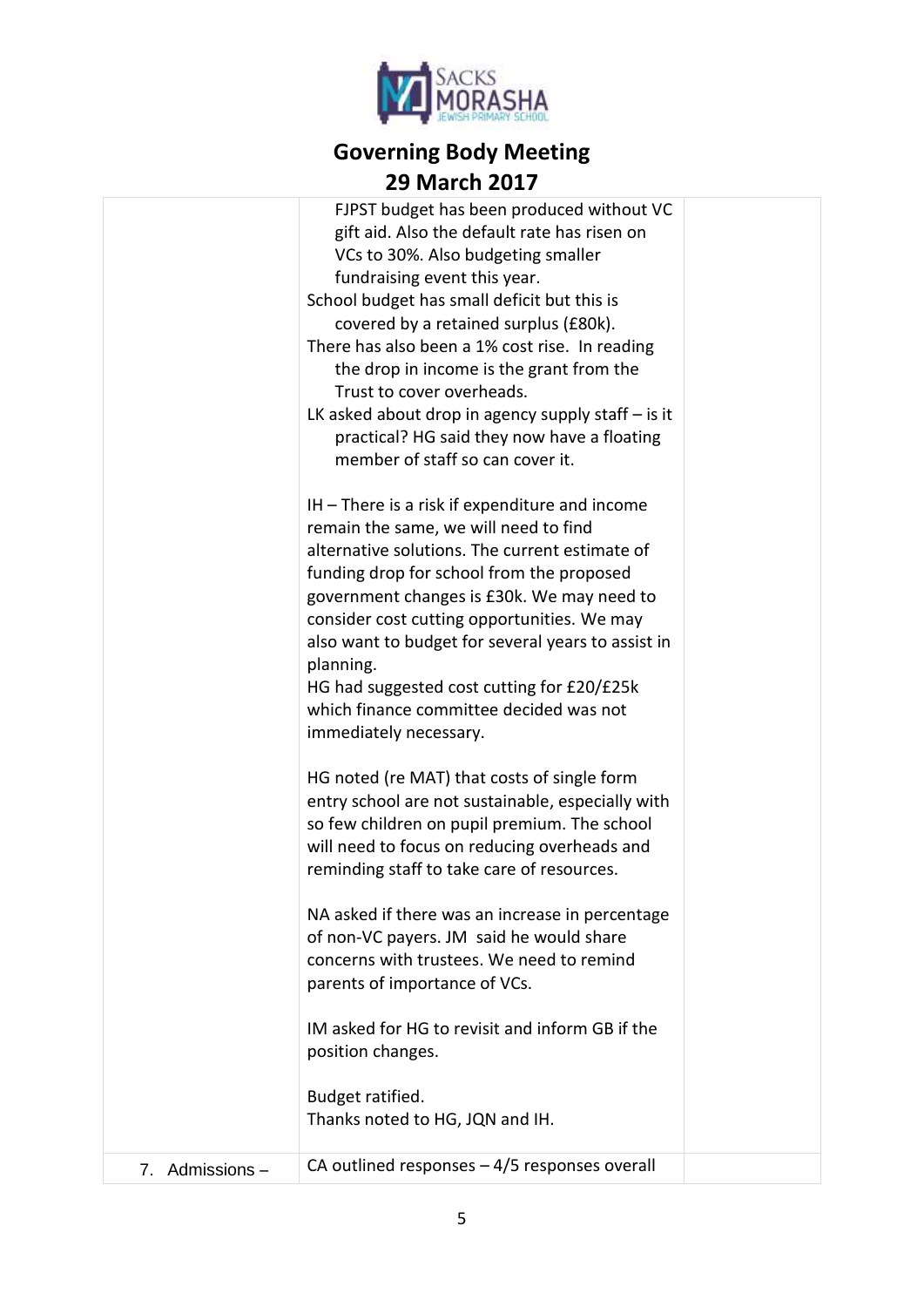

| Policy and SIF<br>ratification            | positive. One proposed change from Barnet to<br>be ratified by governors is to allow for children<br>of staff to get a third level priority in the staff<br>section. $(2j)$ – change ratified and policy agreed<br>by governors. | JQN to write to<br><b>Barnet to</b><br>confirm<br>request for<br>change ratified<br>by Governors.<br>JN to put new<br>Policy on<br>school's<br>website. |
|-------------------------------------------|----------------------------------------------------------------------------------------------------------------------------------------------------------------------------------------------------------------------------------|---------------------------------------------------------------------------------------------------------------------------------------------------------|
| <b>MAT discussion</b><br>8.<br>and debate | Issue re viability of single form entry schools.<br>Standalone conversions no longer possible. New<br>funding formula may to force schools into a<br>MAT.                                                                        |                                                                                                                                                         |
|                                           | JM and HG were approached by US to join<br>conversation. We still need part of the<br>conversation and can withdraw at this stage.                                                                                               |                                                                                                                                                         |
|                                           | Seven schools now considering the MAT - all<br>traditional US schools.<br>Wolfson Hillel, Moriah, Sinai, JFS, Ilford JPS and<br>King Solomon.                                                                                    |                                                                                                                                                         |
|                                           | JM explained issues for GB - circulated Steven<br>Wilson proposed structure (US) and discussed it.                                                                                                                               |                                                                                                                                                         |
|                                           | Can join later but if we are in the initial wave,<br>then we will have more say over what SMJPS<br>wants. We should be able to add in safeguards<br>re admissions in ethos.                                                      |                                                                                                                                                         |
|                                           | IM clarified that we will give up some<br>autonomy.                                                                                                                                                                              |                                                                                                                                                         |
|                                           | CA noted issue of compliance and costs and<br>time increasing re regulation. In a MAT this will<br>be done centrally, to share costs and enable LGB<br>to focus on teaching and learning.                                        |                                                                                                                                                         |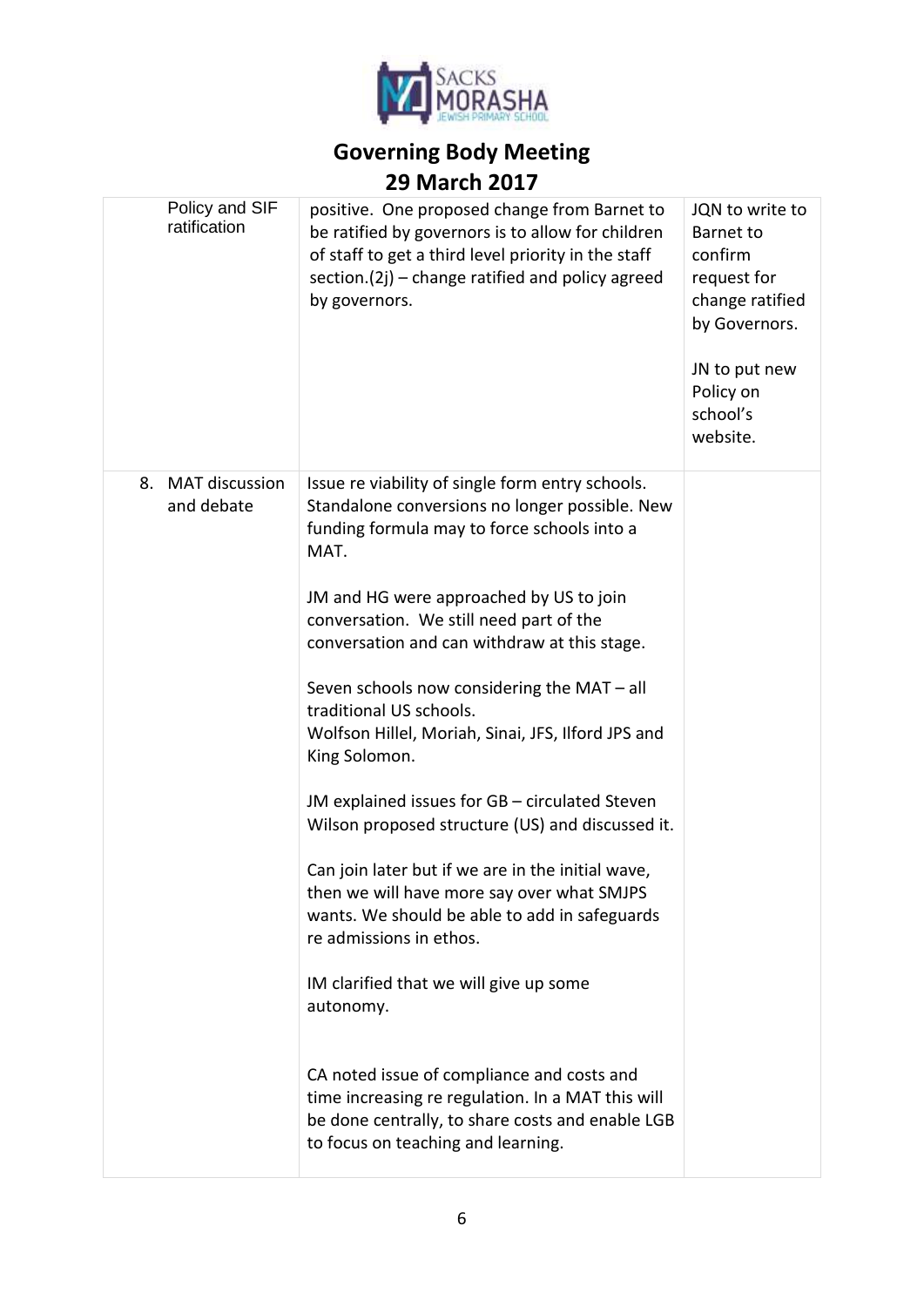

| HG – heads to meet to discuss what will gain<br>and lose. Finance important as enables HG to<br>run school - without sufficient budget we can't<br>recruit to meeting needs. HR managed by MAT-<br>fine. HG considered what red lines are.<br>Performance management etc. However, we<br>need to keep minds open. |  |
|-------------------------------------------------------------------------------------------------------------------------------------------------------------------------------------------------------------------------------------------------------------------------------------------------------------------|--|
| US option is only one at present. PAJES is<br>holding an information meeting in June                                                                                                                                                                                                                              |  |
| $RL - Can a MAT close a school? JM - YES. If it is$<br>failing or under-subscribed. JM pointed out local<br>authority could close SMJPS if undersubscribed.<br>Presumably Regional School Commissioner<br>would need to agree and there would be a<br>procedure to follow                                         |  |
| There was concern expressed re Kodesh and<br>autonomy.                                                                                                                                                                                                                                                            |  |
| SF – look at cost sharing model and what<br>bottom line is. Need to know what deal<br>breakers are.<br>Control over Admissions and own SIF.<br>Ethos<br>Try to retain LGB powers re local policy<br>power to modify.<br>Not having to fall in line with other<br>schools                                          |  |
| MAT enables staff sharing and head teachers<br>can collaborate and more to share in Jewish<br>Schools re kodesh/ivrit.                                                                                                                                                                                            |  |
| JM circulated list of questions to discuss and<br>help find red lines. Need to agree whether to<br>proceed.                                                                                                                                                                                                       |  |
| DfE is behind MAT happening.                                                                                                                                                                                                                                                                                      |  |